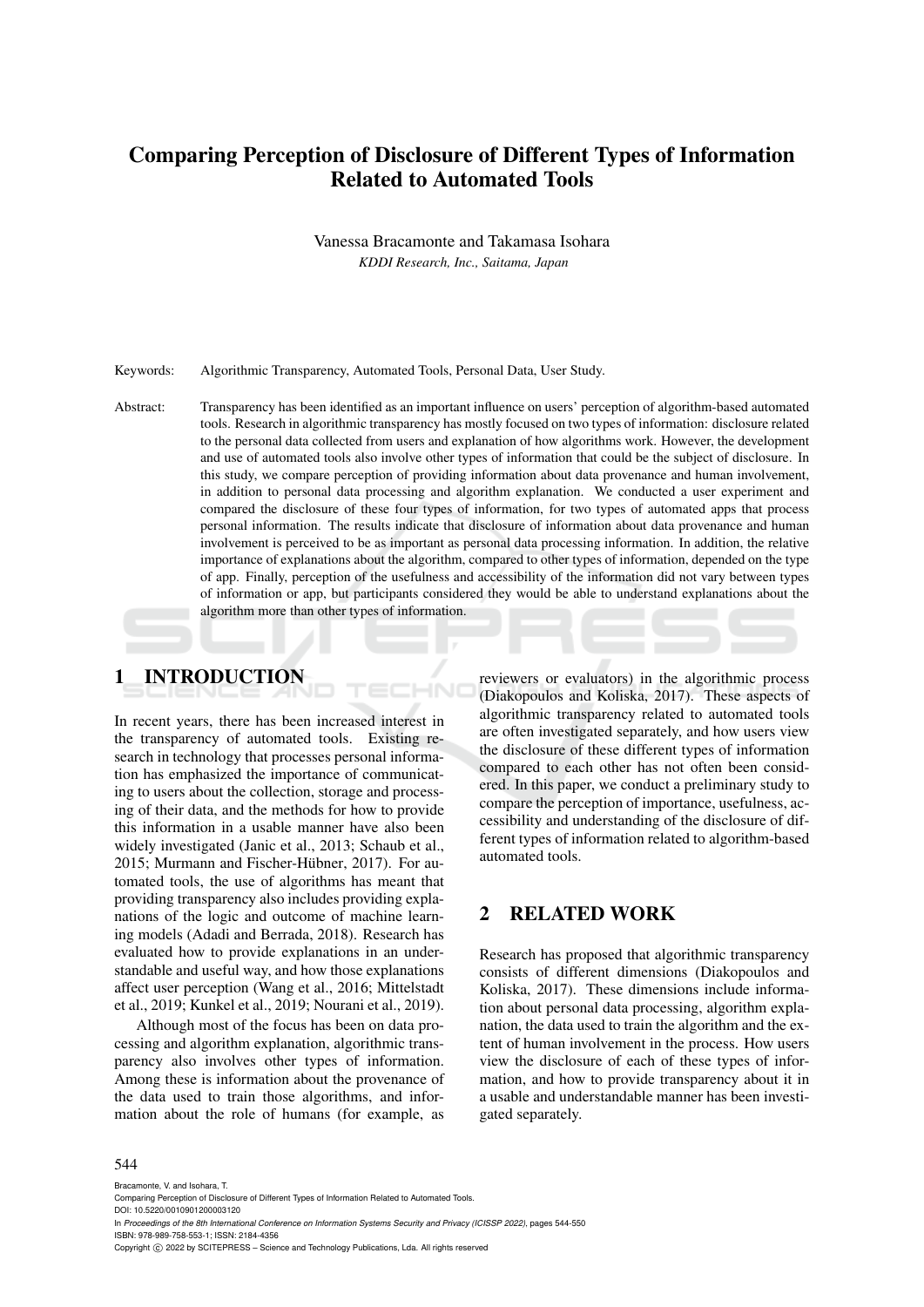Transparency of personal data processing, including collection and storage practices, has been researched in the context of the information provided in privacy policies. Extensive research has been conducted on how to disclose information about data processing practices in the privacy notices that providers give to users (Janic et al., 2013; Schaub et al., 2015; Murmann and Fischer-Hübner, 2017; Tesfay et al., 2018). When using AI-based technology such as smart assistants, some user demographics such as older users indicate that they are not aware of the policies related to the privacy and security of their data (Bonilla and Martin-Hammond, 2020). These users report being concerned about this type of information, but they also indicated that they do not know where to find it (Bonilla and Martin-Hammond, 2020).

Transparency of the algorithm itself is also considered important to improve perception of automated services. When the algorithms are opaque, users can become frustrated (Eslami et al., 2019). Therefore, research is being conducted on how to provide explanations of algorithms (Adadi and Berrada, 2018) and how to improve the usability of these explanations (Wang et al., 2016; Mittelstadt et al., 2019; Kunkel et al., 2019; Nourani et al., 2019). On the other hand, research also indicates that the level of transparency related to how an algorithm works can have a negative effect on trust (Kizilcec, 2016).

Although there has been extensive research conducted on the disclosure of personal data processing and explanations of algorithms, there has been less focus on other aspects of algorithmic transparency. With regards to human involvement in algorithmic processes, this involvement occurs in different stages of the development and use of automated tools (Bechmann and Bowker, 2019; Tubaro et al., 2020), and it can have an impact on the privacy of users. Therefore, this is important information for the purposes of transparency. Users report that they expect human oversight in the review of decisions of certain automated tools (Kaushik et al., 2021). However, depending on the context of use, involvement of human reviewers carries a privacy risk, and therefore transparency in the processes used for this oversight are required (Kaushik et al., 2021).

With regards to transparency of data provenance, that is, disclosure of information about the data used to train algorithms, research has been conducted on how to provide this information (Gebru et al., 2021). Although this type of information disclosure is often aimed at developer users, it can also influence enduser perception of an automated system (Anik and Bunt, 2021).

All of these types of information are important to

inform users about algorithm-based tools, but they are not often considered together. In this work, we evaluate how the disclosure of these types of information is perceived relative to each other.

### 3 METHOD

### 3.1 Experiment Design

We designed an experiment to compare how disclosure of different types of information about automated tools is perceived, when those tools process personal information that may be sensitive or private. The experiment was designed with a between-subjects factor of type of app, and a within-subjects factor of type of information disclosed.

For the between-subjects factor of type of app, we used two hypothetical apps that had an objective to help the user. We chose to use hypothetical AIbased apps for privacy and eHealth, as these types of apps would need to process potentially sensitive personal information in order to fulfill their objective. One was an app for determining whether private or sensitive information was contained in social media content (PrivApp) and the other was an app for inferring and reducing the level of stress through a game (eHealthApp). These hypothetical apps were based on research proposals for detection of privacy sensitive information (Tesfay et al., 2018) and stress (Garcia-Ceja et al., 2016). The choice of using two different hypothetical apps for the experiment was done in order to evaluate whether a different level of sensitivity in the data processed and results of the different apps had an effect on the perception of information disclosure.

The within-subjects factor of type of information disclosed had the following levels: algorithm explanation, data processing, data provenance, and human involvement. As mentioned, these type of tools process personal data, infer personal data as output through the use of an algorithm and are trained by using data from other users. The first three aspects of algorithm transparency are present in most AI-based tools. And for the types of hypothetical apps in the experiment, the involvement of humans in the process of improving the algorithm or to debug problems is a reasonable assumption.

### 3.2 Questionnaire

The questionnaire was structured as follows. We first presented participants with a description of the hypothetical apps. For the social media privacy app (Pri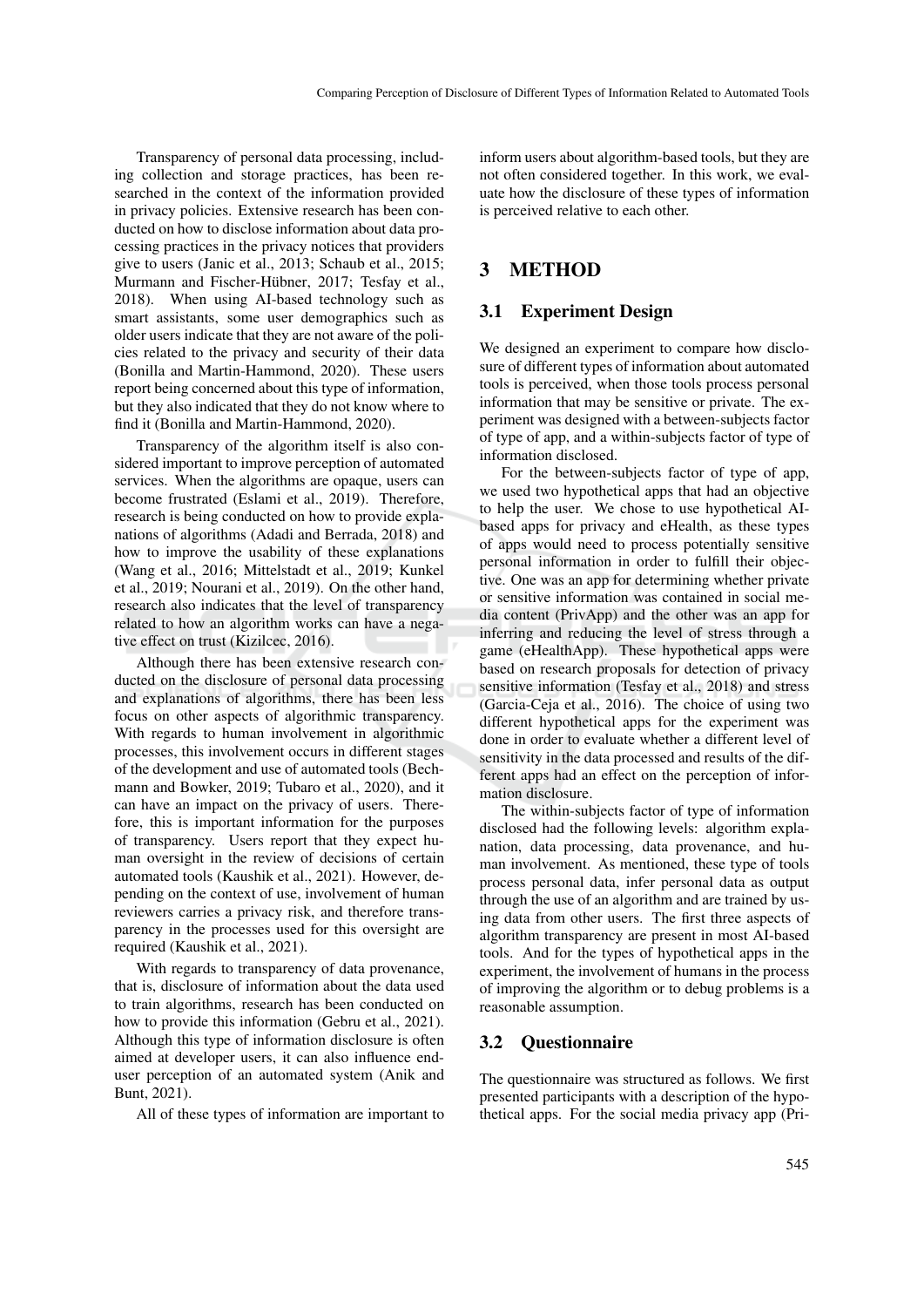vApp), we asked participants to imagine a mobile app that could automatically analyze the text and images that they wanted to post on social media. The purpose of the app was described as "to protect (their) privacy". We indicated that the app would ask them for their desired privacy protection level when they first started, and that they could write text or upload photos as usual. If the app detected that the content of the text or images included information that could be considered private or sensitive, it would show a message. Finally, the app would remember the user's choice and use it for future decisions.

For the stress reduction app (eHealthApp), we described the app as able to automatically analyze the user's playing style in games, with the purpose of reducing their stress level. We indicated that the app would ask them for their current stress level and information such as age, and then they would play some games as usual. The app would detect whether their stress level appeared to have been reduced and would show a message. The app would then remember if the user stopped or continued playing and use that choice in the future. Finally, we also described each app as free, that it did not have ads, and that the use of the app was voluntary, not obligatory.

After presenting this description, we asked participants open-ended questions about the app: *"What is the purpose of the app?"*, *"What will the app ask when you first start?"*, *"What will the app detect?"*. These questions served to check participants' attention and to verify that the they had understood the characteristics of the app that was described. The attention questions were shown in random order. We also asked participants about whether they would use the app (*"I would use this app in my daily life."*) or thought other people would use it (*"I can think of people I know who would use this app."*).

Next, we again indicated to the participants that the app worked by analyzing their data and by applying an algorithm to get results. We explained that we would ask their opinion on 4 types of information that could be disclosed, on what happens to their data and how the app worked. After that, we presented the participants with a description of each type of information, and gave examples of what the disclosure included. The description and examples of each type of information was followed by questions on their opinion of the disclosure of that type of information. Participants viewed and answered questions about all 4 types of information, in random order.

For each type of information disclosed we asked participants about their opinion of its importance (*"In general, it is very important that the app gives this type of information to users."*), its usefulness for deciding whether to use the app (*"This type of information would be useful for me to decide whether to use the app."*) and their perceived information gathering capacity in terms of accessibility (*"If I wanted to find this type of information, I would know exactly where to look."*) and understanding (*"This type of information would be too technical for me to understand."* (Reverse coded)). These last two items were adapted from (Griffin et al., 2008). The questions were presented in random order. The responses were measured on a 7-point Likert scale, ranging from *Strongly disagree* to *Strongly agree*. We also asked participants about where they would expect to find each type of information (*"If you wanted to know this type of information, where would you first look for it?"*.

We asked participants about their perception of the app in terms of sensitivity of the data collection (*"The data that this app would collect is very sensitive and/or private."*) and sensitivity of its results (*"The results of this app would be very sensitive and/or private."*). Finally, we asked questions about participants' use of automated apps ("AI-based apps") (*"Do you currently use any AI-based apps that have access to your data or personal information?"*) and asked them to name the apps, if possible.

#### 3.3 Data Collection

We used Amazon Mechanical Turk to collect responses. We limited participation to workers from the USA, with a 99% approval rate, and that had worked on at least 1000 tasks. We estimated the survey response time at 10 minutes, and compensated participants with US\$1.7. The actual survey time obtained after collecting the responses was 10.7 minutes, which resulted in a compensation rate of \$9.5/h. The survey ran from October 29 to November 1, 2021.

#### 3.4 Limitations

The methodology used for this study has a number of limitations. First, the study was vignette-based and the participants were only provided with description of the hypothetical app and the type of information that would be disclosed. Second, we survey participants recruited on Amazon Mechanical Turk, and these participants can have a higher level concern about privacy than the general population (Kang et al., 2014). Finally, we used single items questions which may not entirely capture the participants' perception of transparency aspects.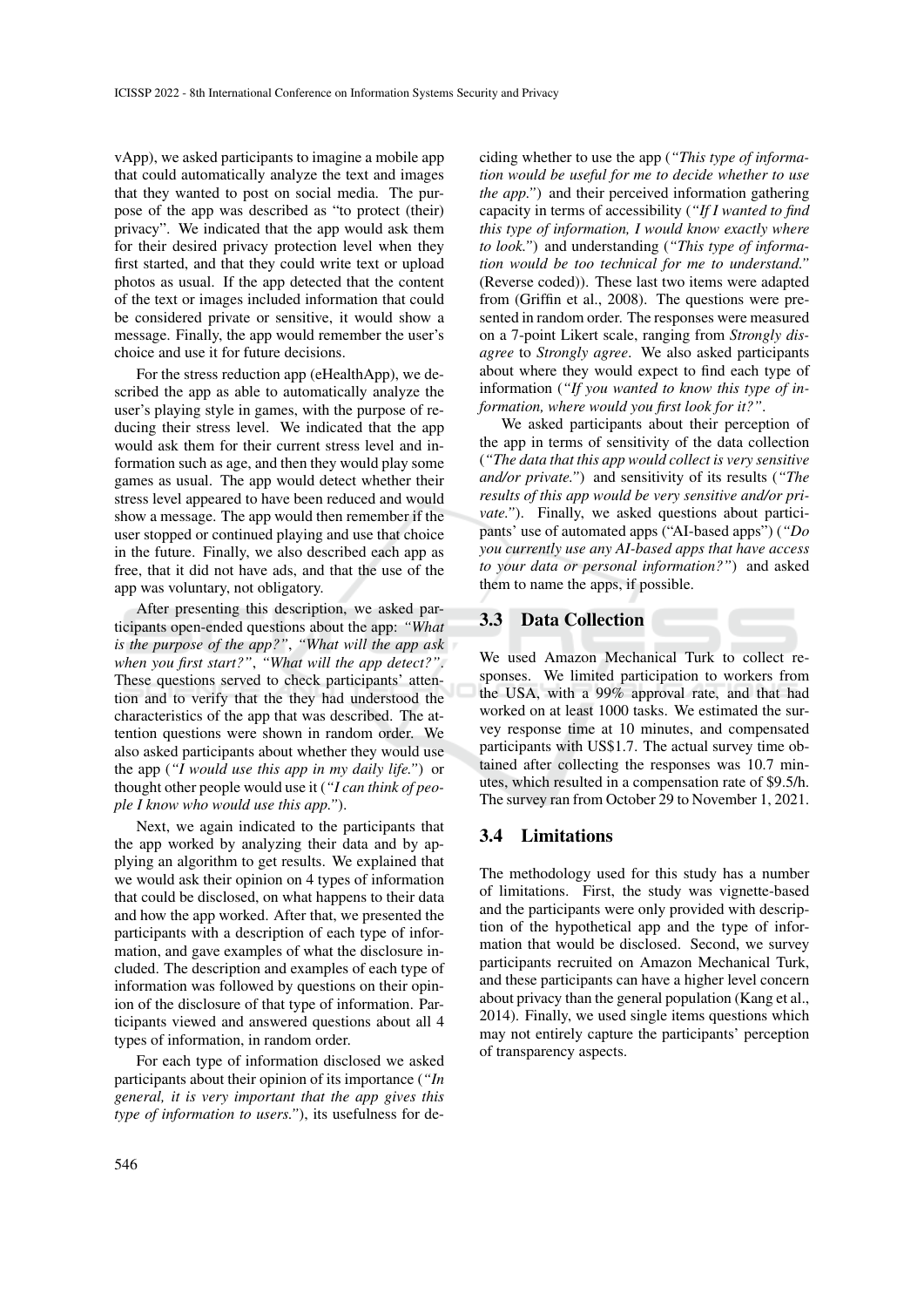### 4 RESULTS

We initially collected 220 responses. After rejecting responses with answers that were unrelated to the questions, the sample for analysis was 183 responses. The gender distribution of the sample was 63 female (34%) and 120 male (66%) participants. The age distribution was: 20-29 years-old, 31 participants (17%); 30-39 years-old, 83 participants (45%); 40-49 yearsold, 33 participants (18%); 50-59 years-old, 27 participants (15%); and 60+ years-old, 9 participants.

The results of two-sample Mann-Whitney U tests showed a significant difference for the perceived sensitivity of data collection (W = 5424,  $p \lt 0.001$ ) and the sensitivity of results ( $W = 5241$ ,  $p < 0.01$ ) between the two types of apps. For data collection sensitivity, the PrivApp had a mean  $= 5.6$ , median  $= 5$ ; and the eHealthApp had a mean  $= 4.8$ , median  $= 4$ . For result sensitivity, the PrivApp had a mean  $= 5.5$ , median  $=$ 5; and the eHealthApp had a mean  $= 4.8$ , median  $= 4$ . The results show that the apps were perceived as having a different level of sensitivity. However, we had expected that the eHealthApp would be perceived as more sensitive, as it related to the users' health (stress level). Instead, the results show that both data collection and results of the eHealthApp were considered less sensitive and/or private compared to the PrivApp (Figure 1).



Figure 1: Distribution of the answers to the question of sensitivity of data collection (top) and results (bottom) for each type of app.

Separate two-sample Mann-Whitney U tests were also used to test the differences in whether the participant thought they or people they know would use the app. The results show that there were no significant differences for either of these variables between the PrivApp and eHealthApp ( $p > 0.05$ ). For both variables, the mean was above the neutral point of the scale, indicating a positive opinion about these type of apps: mean of use for themselves  $= 4.8$ , median  $=$  5; mean of use for others  $= 5.6$ , median  $= 6$ .

For evaluating the main variables of the survey, we used a 2x4 repeated measures ANOVA. Specifically, we used the Aligned Rank Transform (ART) ANOVA (Wobbrock et al., 2011) (R implementation (Kay et al., 2021)) as a non-parametrical analysis for the single item variables. For the variable of importance of providing the information, the results showed a significant main effect of the type of information  $(p = 0.03)$ , as well as a significant interaction effect  $(p = 0.04)$ . We conducted a contrast analysis for the interaction effect, with Tukey correction. However, none of the individual contrasts were significant, which may be due to lack of power for the analysis. As can be visualized in the interaction plot for the variable (Figure 2), providing information was considered highly important for all types. The mean of importance of disclosure for the eHealthApp was consistently higher than for PrivApp, except for information about algorithm explanation where the relationship is inverted.

For the variable of usefulness of information disclosure, the results show that there were no significant differences for the main effects or the interaction. We observe that similarly to importance, participants consider that disclosure of all types of information would be highly useful for making a decision.

With regards to whether participants expected to be able to find the information (accessibility), the results showed no significant differences for the main effects or the interaction. For the expectation of being able to understand the information, the results showed a significant difference in the main effect of type of information disclosed. The contrast analysis, with Tukey correction, showed that participants considered that they would be able to understand the information about how the algorithm works more than information about how their personal data was processed ( $p =$  $(0.04)$ , data provenance  $(p= 0.03)$  and human involvement ( $p = 0.04$ ). In general, participants were optimistic that they would find and understand these types of information.

The results in general show that, as expected, there was a positive perception towards information disclosure. Participants considered that providing information of every type was important and that all of these types of information would be useful for them to decide about the app. Although the perceived sensitivity level was significantly different, with the data and results of PrivApp being perceived as more sensitive, there were no significant results for the main effect of type of app for any of the variables. However, we observe that perception of disclosure of information about the algorithm had an inverted relationship com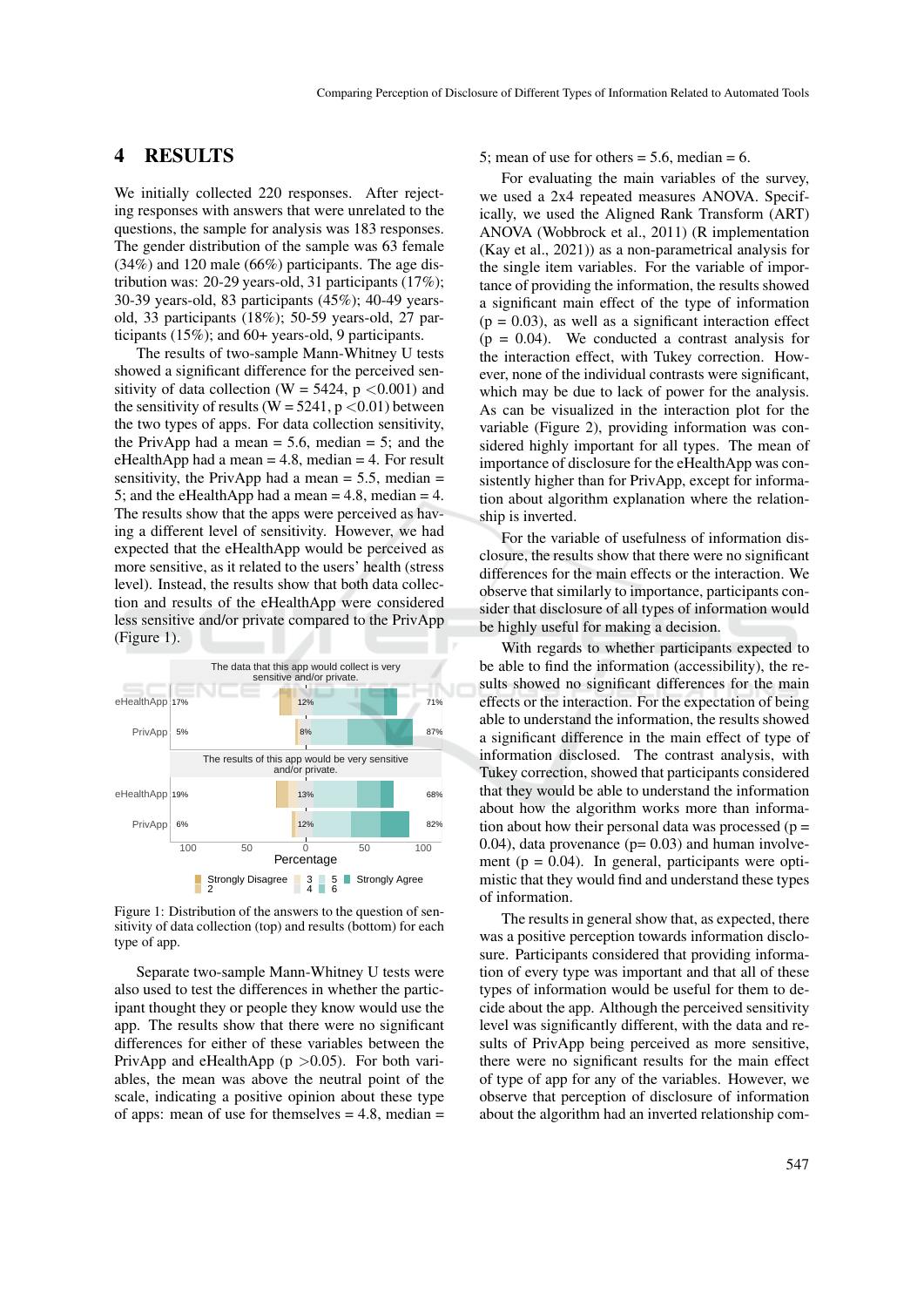ICISSP 2022 - 8th International Conference on Information Systems Security and Privacy



Figure 2: Interaction plots for the mean and standard error for the variables of interest. The response scale is partially represented in the plots, and ranges from 4: Neither agree nor disagree (neutral point) to 6: Agree.

pared to other types of information, between the two types of apps. In future research, we will investigate what aspects of the app affect the perception of algorithm explanation disclosure.

Another observation from these results is that participants considered information about data provenance and human involvement as important as information about the processing of their personal data. We hypothesized that there would be an order to the perceived importance and usefulness of these aspects. These results indicate that participants consider them equally, at least in this hypothetical scenario, although this may be a general effect of a high perceived value of transparency.

With regards to the question of where participants would first look for each type of information, the distribution of responses are shown in Figure 3. The majority of participants indicated that they would first look for any type of information in the app's privacy policy. Privacy policies are the most well-known notice for users (Reidenberg et al., 2015), and therefore it follows that it would be their first choice when looking for further information. However, privacy policies do not often contain disclosure of aspects of algorithm transparency other than data processing. Research on more usable versions or alternatives to privacy policies includes proposals for how to categorize the information that these privacy policies contain (Wilson et al., 2016; Zaeem et al., 2018; Tesfay et al., 2018). The proposed categorizations are based on privacy research and on regulation such as the EU's GDPR, and do not include categories related to other aspects of algorithm transparency. In addition, we observe that the second most frequent choice was the FAQ of the app. This form of information disclosure is usually structured as question-and-

answer and, as its name suggest, addresses questions related to topics that generate users' interest. Its structure may be perceived as more accessible to users, in comparison to the terms and conditions document or even a user manual. These results give an indication of where and how participants expect the disclosure of this information, and also hint at logistical challenges of providing it.



Figure 3: Distribution of the answers to the question of where the participants would first look for each type of information.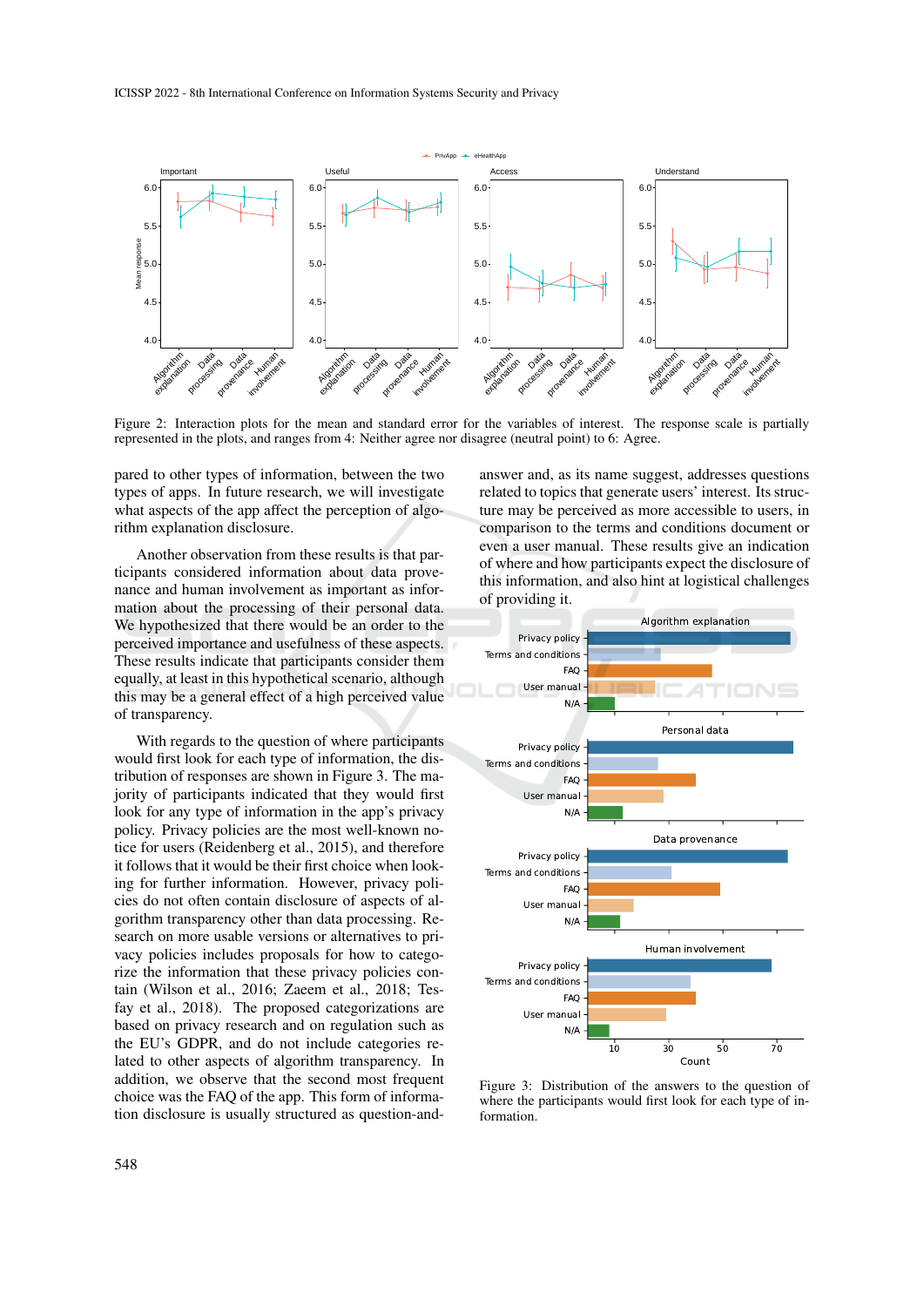Finally, with regards to the participants use of AIbased apps, 111 participants (61%) indicated that they did not use these kind of apps, 38 participants (21%) indicated that they did and 34 participants (18%) were unsure. The apps most frequently mentioned by participants that indicated they used AI-based apps were smart assistants such as Google Assistant, Amazon Alexa and Apple Siri. Participants also mentioned the names of the devices that include these assistants (e.g Amazon Echo which includes Amazon Alexa). Other type of app frequently mentioned were fitness apps (e.g. Fitbit). Social media websites were also mentioned: "facebook, instagram, pretty much anything nowadays". Similar answers about AI-apps being perceived as widespread were also reported by other participants.

The proportion of participants that indicated that they were not sure whether they were using an AIbased app was similar to the proportion of those participants that had answered in the affirmative. These participants mentioned specific apps in their answers, along with comments that indicated that uncertainty: "I am unsure if Google maps (and similar apps) are considered AI-based, but I am relatively certain that this app has access to some of my private data, such as location information." Other participants reported a general assumption, without mentioning specific examples: "I'm not sure, but I'm assuming that some of the apps I use do use AI and collect my data. I just don't know for sure to name them.", and "I chose I'm not sure for a reason; I don't know if any of the apps that I have employ some degree of ai that can access my personal information." The question addressed AI-based apps that accessed personal information in particular, but as the comments indicate, some participants are uncertain of whether the apps were AI-based and whether the apps made use of their personal information. The answers to this question suggest that this information is not clearly communicated to some participants, even for apps from well-known companies.

### 5 CONCLUSION

In this paper, we conducted an experiment to investigate how the disclosure of four types of information related to automated tools is perceived. In the experiment, we described two hypothetical apps that have to process personal information in order to help the user. The results showed that participants considered information about data provenance and human involvement as important as information about personal data processing. The importance of disclosure of information about how the algorithm works, com-

pared to other types of information, appeared to depend on the type of app. On the other hand, participants opinion of their own ability to understand information was higher for explanations about the algorithm than for other types of information.

In this preliminary work, we have focused on perception related to the type of information that would be disclosed to the user. Forms of transparency, such as transparency of final decisions, transparency in rationale and transparency in process (de Fine Licht and de Fine Licht, 2020), should also be considered in future research. Research indicates that providing information about the reason for a decision can improve the perception of fairness in a process (de Fine Licht et al., 2011). However, some forms of transparency can also result in riskier behavior (Acquisti et al., 2013; Adjerid et al., 2013). Future work will evaluate how type of information, forms of transparency and level of detail interact to affect perception of automated apps, and investigate how to provide transparency in a way that results in more protection for users.

## **REFERENCES**

- Acquisti, A., Adjerid, I., and Brandimarte, L. (2013). Gone in 15 Seconds: The Limits of Privacy Transparency and Control. *IEEE Security Privacy*, 11(4):72–74.
- Adadi, A. and Berrada, M. (2018). Peeking Inside the Black-Box: A Survey on Explainable Artificial Intelligence (XAI). *IEEE Access*, 6:52138–52160.
- Adjerid, I., Acquisti, A., Brandimarte, L., and Loewenstein, G. (2013). Sleights of privacy: Framing, disclosures, and the limits of transparency. In *Proceedings of the Ninth Symposium on Usable Privacy and Security*, SOUPS '13, pages 1–11, New York, NY, USA. Association for Computing Machinery.
- Anik, A. I. and Bunt, A. (2021). Data-Centric Explanations: Explaining Training Data of Machine Learning Systems to Promote Transparency. In *Proceedings of the 2021 CHI Conference on Human Factors in Computing Systems*, number 75, pages 1–13. Association for Computing Machinery, New York, NY, USA.
- Bechmann, A. and Bowker, G. C. (2019). Unsupervised by any other name: Hidden layers of knowledge production in artificial intelligence on social media. *Big Data & Society*, 6(1):2053951718819569.
- Bonilla, K. and Martin-Hammond, A. (2020). Older adults' perceptions of intelligent voice assistant privacy, transparency, and online privacy guidelines. In *Sixteenth Symposium on Usable Privacy and Security (SOUPS 2020)*.
- de Fine Licht, J., Naurin, D., Esaiasson, P., and Gilljam, M. (2011). Does transparency generate legitimacy? an experimental study of procedure acceptance of open-